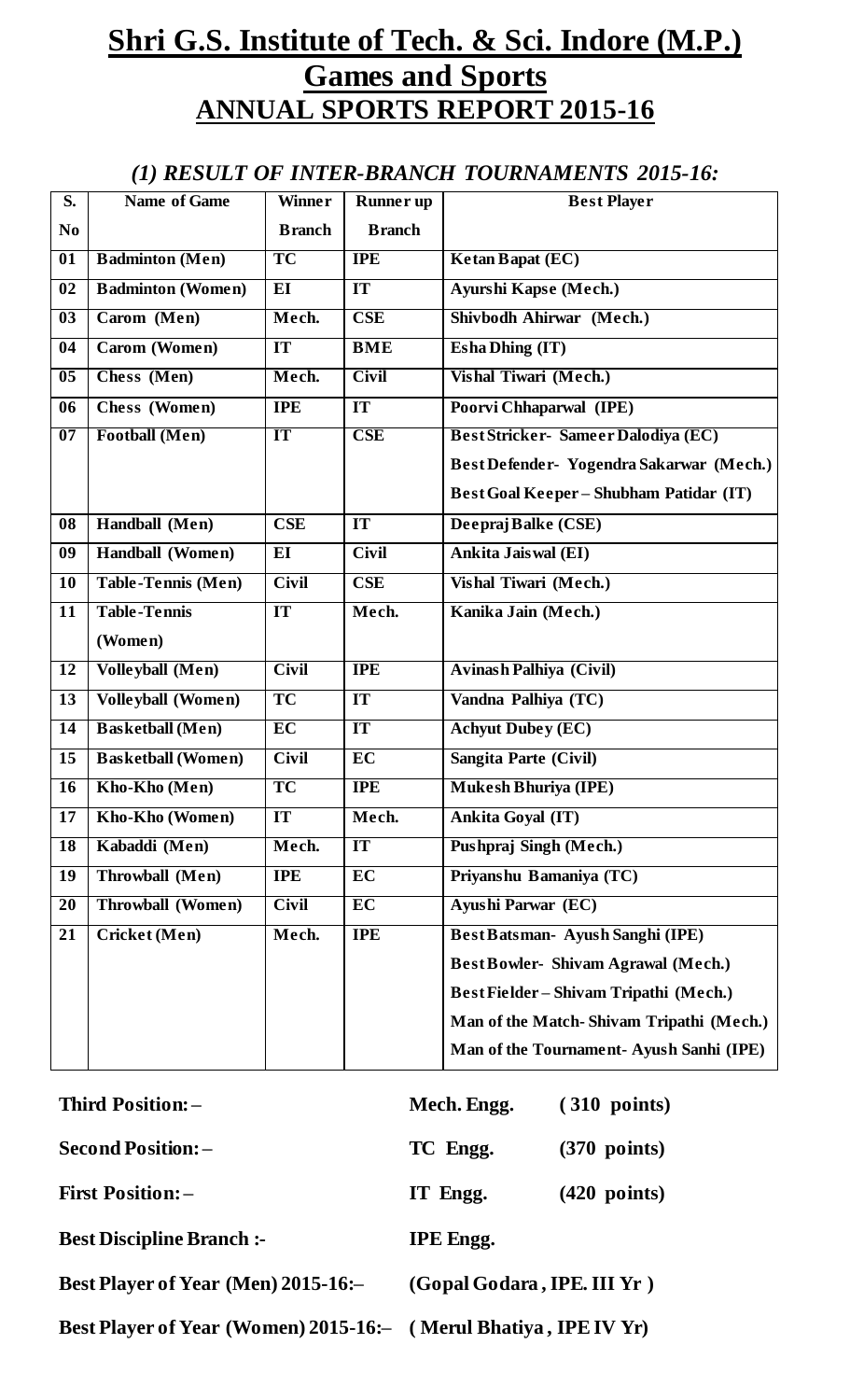#### *2. STUDENTS SPORTS COMMITTEE 2015-16* **CORE COMMITTEE**

| UUNE UUMMITTEE               |                       |                 |  |  |
|------------------------------|-----------------------|-----------------|--|--|
| President                    | <b>Govind Dangi</b>   | Mech. Engg.     |  |  |
| <b>Secretary</b>             | <b>Ayush Sanghi</b>   | <b>IP</b> Engg. |  |  |
| <b>Core committee Member</b> | Pushpendra S. Rajpoot | PG (VLSI)       |  |  |
| <b>Core committee Member</b> | Anjali Jonwal         | <b>MBA</b>      |  |  |
| <b>Core committee Member</b> | <b>Animesh Kumar</b>  | Instu. Engg.    |  |  |
| <b>Core committee Member</b> | Arpit jain            | T.C. Engg.      |  |  |
| <b>Core committee Member</b> | <b>Prince Agrawal</b> | IP Engg.        |  |  |
| <b>Core committee Member</b> | <b>Sangita Parte</b>  | Civil Engg.     |  |  |

#### **BRANCH SPORTS REPRESENTATIVES**

| <b>Branch</b>           | <b>Name Boys</b>         | <b>Name Girls</b>       |
|-------------------------|--------------------------|-------------------------|
| Civil Engg.             | <b>Yogendra Sakarwar</b> | Priyanka Arya           |
| Mech. Engg.             | <b>Shivam Agrawal</b>    | Shikha Shaji            |
| <b>Electical Engg.</b>  | Vijaychand Saiyam        | Priyanka Bhill          |
| <b>BioMedical Engg.</b> | <b>Ankit Sagre</b>       | Shraddha Sagre          |
| Instru. Engg            | <b>Dhwaj Bhadoriya</b>   | Ankita Jaiswal          |
| T.C Engg.               | <b>Ketan Bapat</b>       | Vandana Palahia         |
| I.T.Engg.               | <b>Shivam Patel</b>      | <b>Priti Singh</b>      |
| I.P Engg                | <b>Mukesh Bhuriya</b>    | <b>Garima Kesheorey</b> |
| <b>Computer Engg</b>    | <b>Romil Bhawasr</b>     | Deepa Chetri            |
| MCA/MBA                 | Raju Yadav               | Divya Mungre            |
| Pharmacy                | <b>Harsh Patidar</b>     | Vaishali Jain           |
| P.G. Course             | Sanjay Kanoj             | <b>Mohini Singh</b>     |

*3. Achievement of Institute Teams in RGPV Indore Nodal Inter Collegiate Tournaments* 

| $\overline{\textbf{S}.\textbf{N}}$ . | Game                    | <b>Organized by</b>          | <b>Achievements</b> |
|--------------------------------------|-------------------------|------------------------------|---------------------|
| 01                                   | <b>Table Tennis (W)</b> | <b>MIST Indore</b>           | <b>Runner</b>       |
| 02                                   | Chess(M)                | <b>CITM</b> Indore           | <b>Winner</b>       |
| 03                                   | <b>Badminton</b> (M)    | <b>SGSITS Indore</b>         | <b>Winner</b>       |
| $\overline{\mathbf{0}}\mathbf{8}$    | Handball (W)            | <b>Prestige Inst. Indore</b> | <b>Runner Up</b>    |
| $\overline{\phantom{a}}$ 04          | Taekwondo (W)           | <b>SGSITS Indore</b>         | <b>Gold Madal</b>   |
| $\overline{\overline{\smash{05}}}$   | Swimming $(M)$          | <b>Malwa Inst. Indore</b>    | <b>Gold Madal</b>   |
|                                      |                         |                              | <b>Silver Madal</b> |
| $\overline{07}$                      | Swimming $(W)$          | <b>Malwa Inst. Indore</b>    | <b>Gold Madal</b>   |

*4. Achievement of Institute Teams in State Level Inter Collegiate Tournaments* 

| N<br>0.11 | Game         | Organized by           | Achievements  |
|-----------|--------------|------------------------|---------------|
| 01        | (M<br>ricket | Vidisha<br><b>SATI</b> | <b>Winner</b> |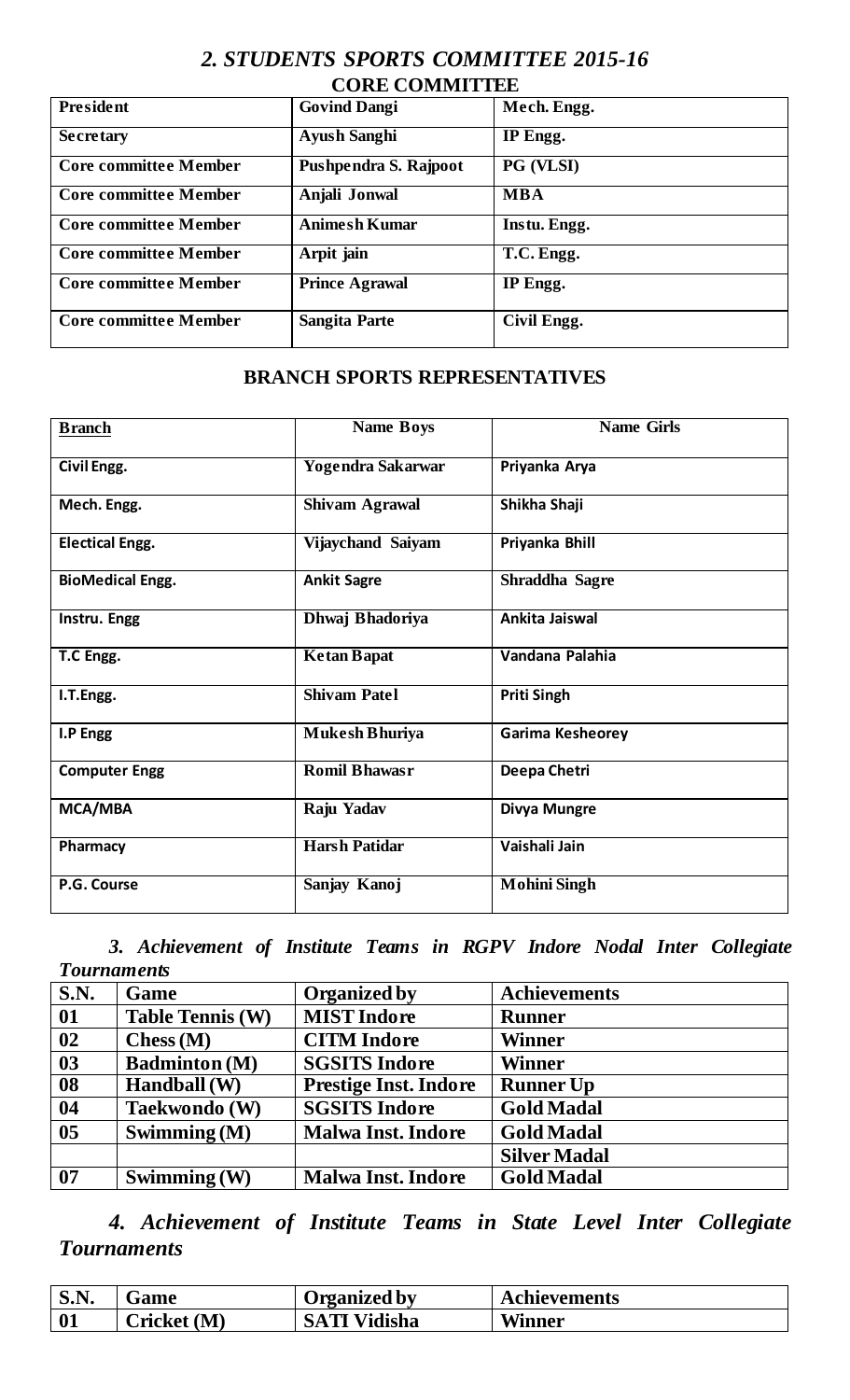## *5. Following players of our Institute represented Indore Nodal in RGPV State Level Tournament*

| S.N.            | Game                  | <b>Selected Player of Our Institute in Indore Nodal</b> |  |  |
|-----------------|-----------------------|---------------------------------------------------------|--|--|
| 01              | <b>Badminton</b> (M)  | Parth Natu (CSE)                                        |  |  |
|                 |                       | Sagar Mahajan (EI)                                      |  |  |
| 02              | Cross Counrty (M)     | <b>Ajay Kishor (Electrical)</b>                         |  |  |
|                 |                       | Rajesh Jamra (EI)                                       |  |  |
| 03              | Volleyball $(M & W)$  | Vandan Palhia (TC Engg.)                                |  |  |
|                 |                       | Avinash Palhia (Civil Engg.)                            |  |  |
| 04              | Football (M)          | Yogendra Singh Sakarwar (Civil)                         |  |  |
|                 |                       | Sameer Dalodiya (T.C. Engg.)                            |  |  |
| 05              | Kho-Kho $(M & W)$     | Vijay Ganawa (CSE)                                      |  |  |
|                 |                       | <b>Mukesh Bhuriya (IPE)</b>                             |  |  |
|                 |                       | Prem Singh More (EI)                                    |  |  |
|                 |                       | Vikas Yadav (TC)                                        |  |  |
|                 |                       | Vandana Arya (Mech)                                     |  |  |
|                 |                       | Atsha Gulzar (TC)                                       |  |  |
|                 |                       | Hazra Qureshi (TC)                                      |  |  |
|                 |                       | Pratiksha Rote (B.Pharmacy)                             |  |  |
| 06              | Lawn Tennis (M)       | Saurabh Aznar (IPE)                                     |  |  |
|                 |                       |                                                         |  |  |
| 07              | Taikwando (W)         | <b>Merul Bhatiya (IPE)</b>                              |  |  |
|                 |                       | Nirali Mehta (IT)                                       |  |  |
| 08              | Swimming $(M & W)$    | <b>Manik Wanchoo (Mech)</b>                             |  |  |
|                 |                       | Anirudha Nathani (IT)                                   |  |  |
|                 |                       | Esha Dhing (IT)                                         |  |  |
| 09              | Table Tennis (W)      | Kamayani Sharma (IT)                                    |  |  |
|                 |                       |                                                         |  |  |
| <b>10</b>       | Cricket (M)           | Gopal Godara (IPE Engg.)                                |  |  |
|                 |                       | Mohd. Adnana (TC)                                       |  |  |
|                 |                       | <b>Ayush Sanghi (IPE)</b>                               |  |  |
| $\overline{11}$ | <b>Basketball</b> (M) | <b>Achyut Dubey (EC)</b>                                |  |  |
|                 |                       | Sangeeta Parte (Civil)                                  |  |  |
| 12              | Athletics (M)         | Shubham Patidar (IT)                                    |  |  |
|                 |                       | Yogerndra Sakarwar (Civil)                              |  |  |
|                 |                       | Sanjay Kanoj (PG)                                       |  |  |
|                 |                       | Yahoda Nandan Kaushik (Civil)                           |  |  |
| 13              |                       | Gopal Patidar (IP)<br>Shubham Kumar (IT)                |  |  |
|                 | Chess $(M)$           |                                                         |  |  |
| 14              | Yoga (M $\&$ W)       | Deepa Tomar (Civil)                                     |  |  |
|                 |                       | Pooja Pandey (Civil)                                    |  |  |
|                 |                       | Pradeep Kumar Patel (Civil)                             |  |  |
|                 |                       | Prashant Gupta (Civil)                                  |  |  |
|                 |                       | Amit Parihar (Civil)                                    |  |  |
|                 |                       | Brijendra Singh Dhakad (IT)                             |  |  |
|                 |                       | <b>Amit Singh Tomar (Mech)</b>                          |  |  |
|                 |                       | Vinod kuma Patidar (Pharmacy)                           |  |  |
|                 |                       | Rajesh jamra (EI)                                       |  |  |
|                 |                       | <b>Rashu Singh (Civil)</b>                              |  |  |
|                 |                       | Ruchi Kalosiya (Mech)                                   |  |  |
|                 |                       | <b>Jyoti Nagar (Civil)</b>                              |  |  |
|                 |                       | Kanika Jain (Mech)                                      |  |  |
|                 |                       | Aastha Solanki (Mech)                                   |  |  |
|                 |                       | <b>Abhilash Pandey (Civil)</b>                          |  |  |
|                 |                       | <b>Yogita More (Mech)</b>                               |  |  |
|                 |                       | <b>Shalini Singh (Mech)</b>                             |  |  |
|                 |                       | Neha Solanki (Mech)                                     |  |  |
|                 |                       | Arjit Agrawal (Civil)                                   |  |  |
|                 |                       | Samar Tej (Civil)                                       |  |  |